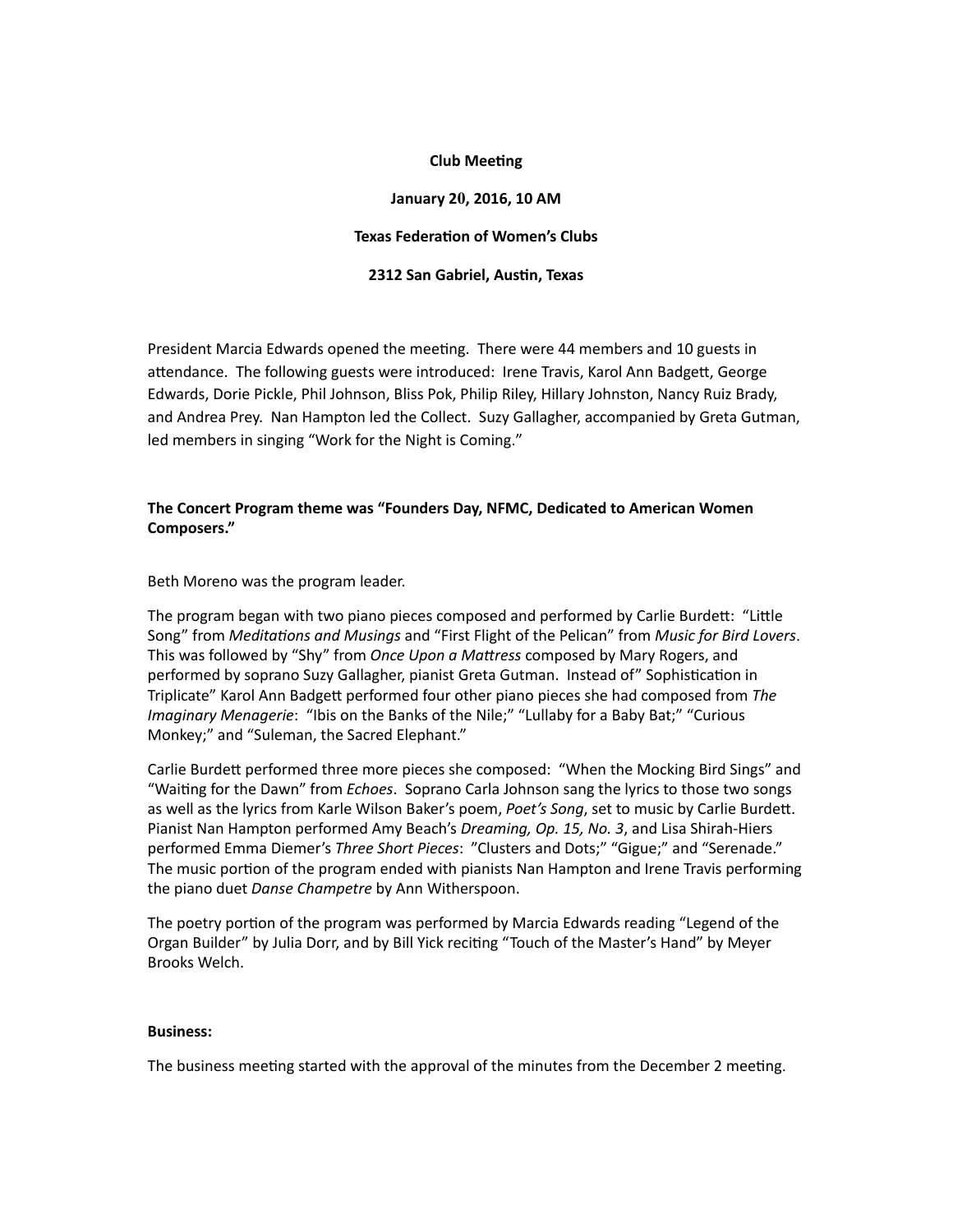### **Officer Reports:**

President Marcia Edwards received a letter from the NFMC Dance Chair via TFMC Chair Lynn McNew that encourages clubs to include dance in their programs. The 2016 NFMC Dance Slogan is "Dance Can Lift Our Souls." There was discussion at the recent WMMC Board Meeting about the logistics of accommodating dance performances. This is an open opportunity for dance studios to federate. WMMC used to have dance included in their programs here at the TFWC Building. NFMC has a high school junior award for dance. The high school students who dance in high school musicals might be interested in dancing for WMMC. Dance could be included on the program submission form, and allow the details to be handled by the Program Committee.

Another important item on the Board meeting agenda was the use of e-mail voting as a procedure for making decisions between meetings. A motion was approved specifying that the WMMC Board will not participate in e-mail voting.

The role of the club Parliamentarian was also discussed at the Board Meeting. Following the meeting, further discussion by e-mail clarified that Robert's Rules of Order states clearly that the parliamentarian is required to remain impartial. The Parliamentarian cannot participate in debate or vote—unless there is a secret ballot, which is rarely called for. Our club has not been following these guidelines, but will do so going forward. In addition we are in the process of constituting an Ad Hoc Bylaws Committee to consider possible changes. Carol Brannon has agreed to chair this committee.

Second Vice-President and House Committee Chair Sarah Harriman said member Shirley McCarty needs a ride to the February meetings. Please let Sarah know if you can drive and pick up Shirley. Shirley lives at 10013 Mirage Cove, Austin, TX 78717.

Membership Committee Chair Suzy Gallagher announced the names of two new members: Nancy Ruiz Brady (sponsored by Katharine Shields) and Hideko Lefkowitz (sponsored by Asako Crystal).

## **Announcements:**

Carla Johnson encouraged members to "like" the TFMC Facebook page. Go to the Facebook website www.facebook.com and type in Texas Federation of Music Clubs or look under the category of "music awards." When you arrive at the TFMC Facebook page, click "like" at the top of the page. There are two photos (pianist Anton Nel and TFMC President Lynn McNew) from the fall luncheon currently displayed on the TFMC Facebook page.

Orientation Committee Chair Maxine Gomes announced that new member Orientation will take place immediately after the February 3 WMMC meeting. Maxine has received six responses so far from new members confirming that they will attend. Also Maxine has two tickets to hear Anton Nel perform on Saturday, February 27. Please see Maxine if you are interested in these two tickets.

Nan Hampton announced the next series of Salon Concerts. See Nan or the Salon Concerts website (salonconcerts.org) for more information. There will be a concert at 4 p.m. Sunday, January 24 and at 7 p.m. on Monday, January 25. Both will be in a beautiful home. Information about location is emailed after registration is completed. The concert weekend is followed by a performance of concert selections from the weekend at  $7$  p.m. on Tuesdays at the University Presbyterian Church. 

Suzy Gallagher reminded members of Anna Derdeyn's memorial service at 2 p.m. on the grounds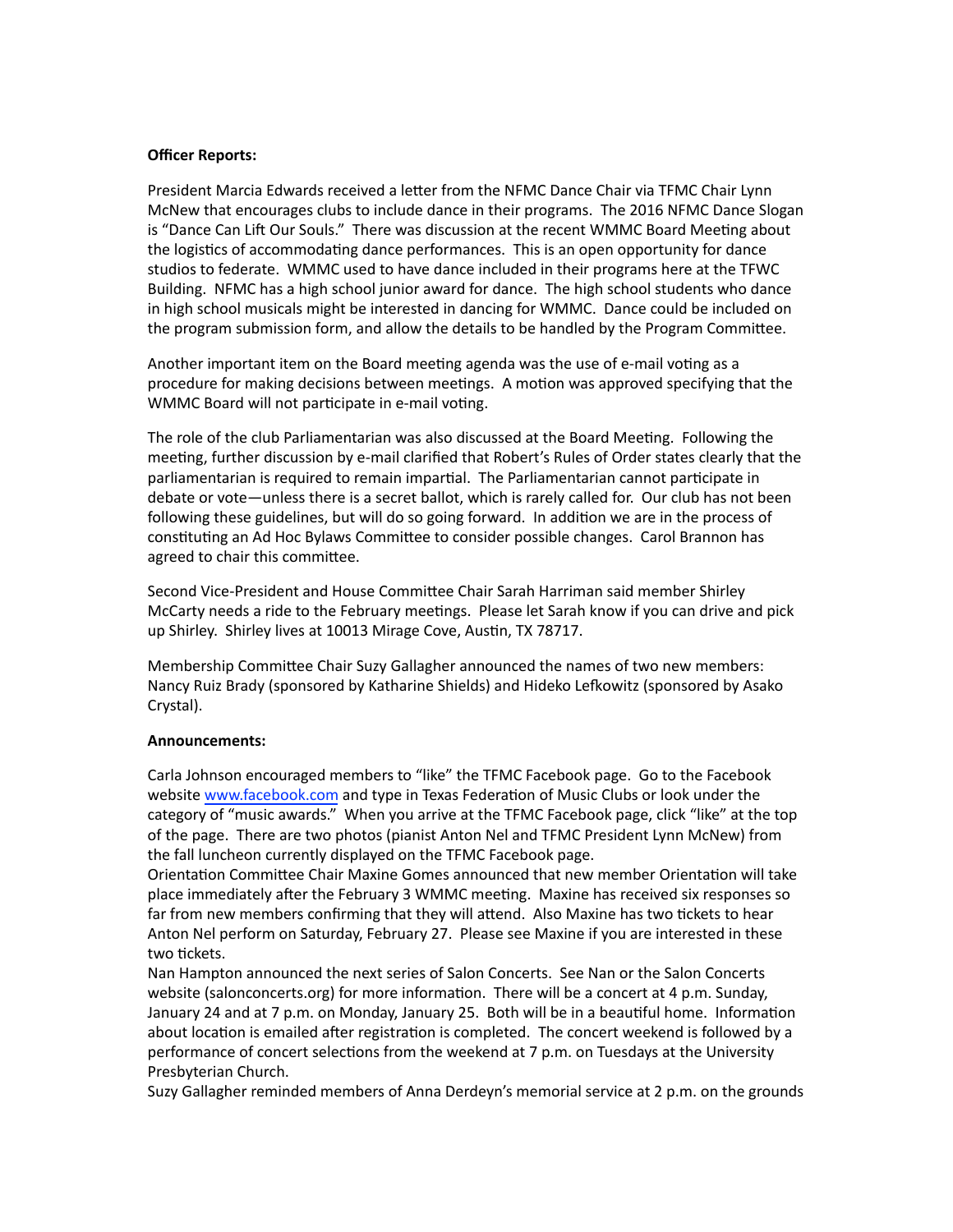of Camp Mabry. Suzy also received news of Russell Prickett's passing in Washington. Carolyn McColloch announced the Newsletter was posted on the bulletin board. Members were encouraged to contact Marie White with ideas of what you like best about the Wednesday Morning Music Club. These ideas will be featured in a Newsletter article.

The meeting was adjourned at 11:42 AM. Submitted by Virginia Kniesner, Recording Secretary

# **\*Founders Day, NFMC Dedicated to American Women Composers January 20, 2016**

Program LeaderBeth Moreno Collect Leader: Nan Hampton Together We Sing: **Work, for the Night is Coming** (p. 22) Suzy Gallagher, leader